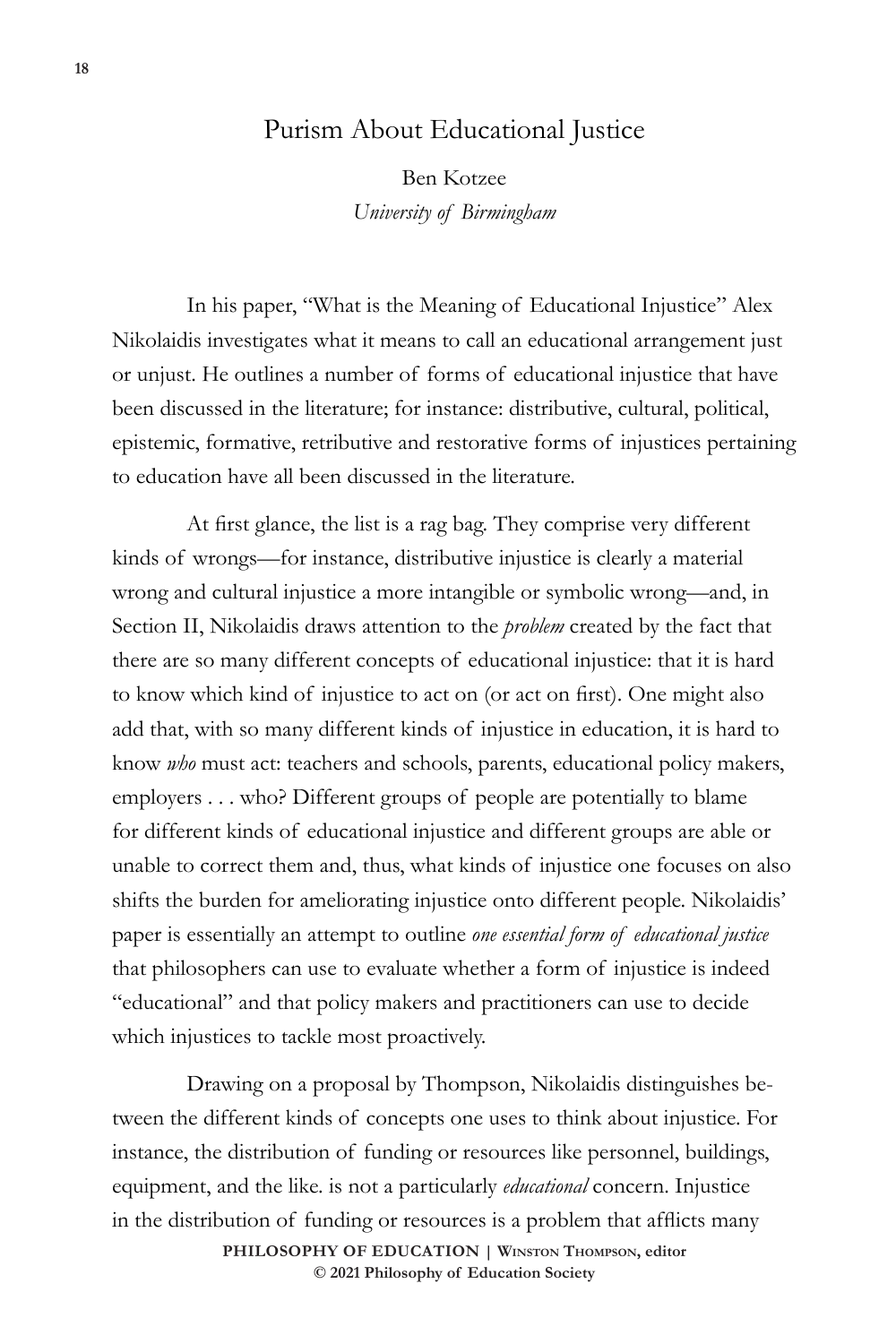## **Ben Kotzee 19**

different kinds of public service, not just education; and thinking about the distribution of funding or resources is common across a number of academic disciplines interested in public policy and management. However, concepts like "students as knowers" or "formation" *are* at the heart of the study of education and belong naturally in the field, discipline or subject called "Education." Simply put: Nikolaidis thinks that education scholars should study educational matters, using educational concepts; ergo, when studying justice, education scholars should study it "educationally."

From amongst the list of educational injustices discussed above, Nikolaidis thinks that the two kinds of injustice that *are* purely educational are epistemic injustice (because it has to do with the content of education) and formative injustice (because it has to do with education's formative end-goal of shaping children's character positively) and, in Section IV, he offers an account that synthesizes these two concerns. He holds that one's epistemic capacities influences one's potential to form one's life in a certain way. Increased knowledge and understanding of the world improve one's intellectual exploration and decision-making capacity and thereby offer more possibilities for one to explore regarding how one's life may develop, as well as more intellectual means to realize those possibilities. One's formative status also influences one's epistemic standing. If one is capable of forming a flourishing life of one's own, that includes the opportunity to become a better knower. Following Christopher Martin, Nikolaidis calls this hybrid category "formative epistemic justice." He holds that the *proper* category of educational justice and injustice that philosophers of education should be interested in is "formative epistemic justice"—fairness in the intellectually formative potential that education provides to children.

Nikolaidis' unpacking of the many different kinds of educational injustice—and his focus on the difference between the logic of educational justice and the logic of social justice—is salutary. However, in how it sets up the difference between what is "educational" and what is "non-educational," the paper relies on another distinction—between the instrumental/intrinsic value of education—that isn't acknowledged head on. Nikolaidis makes much of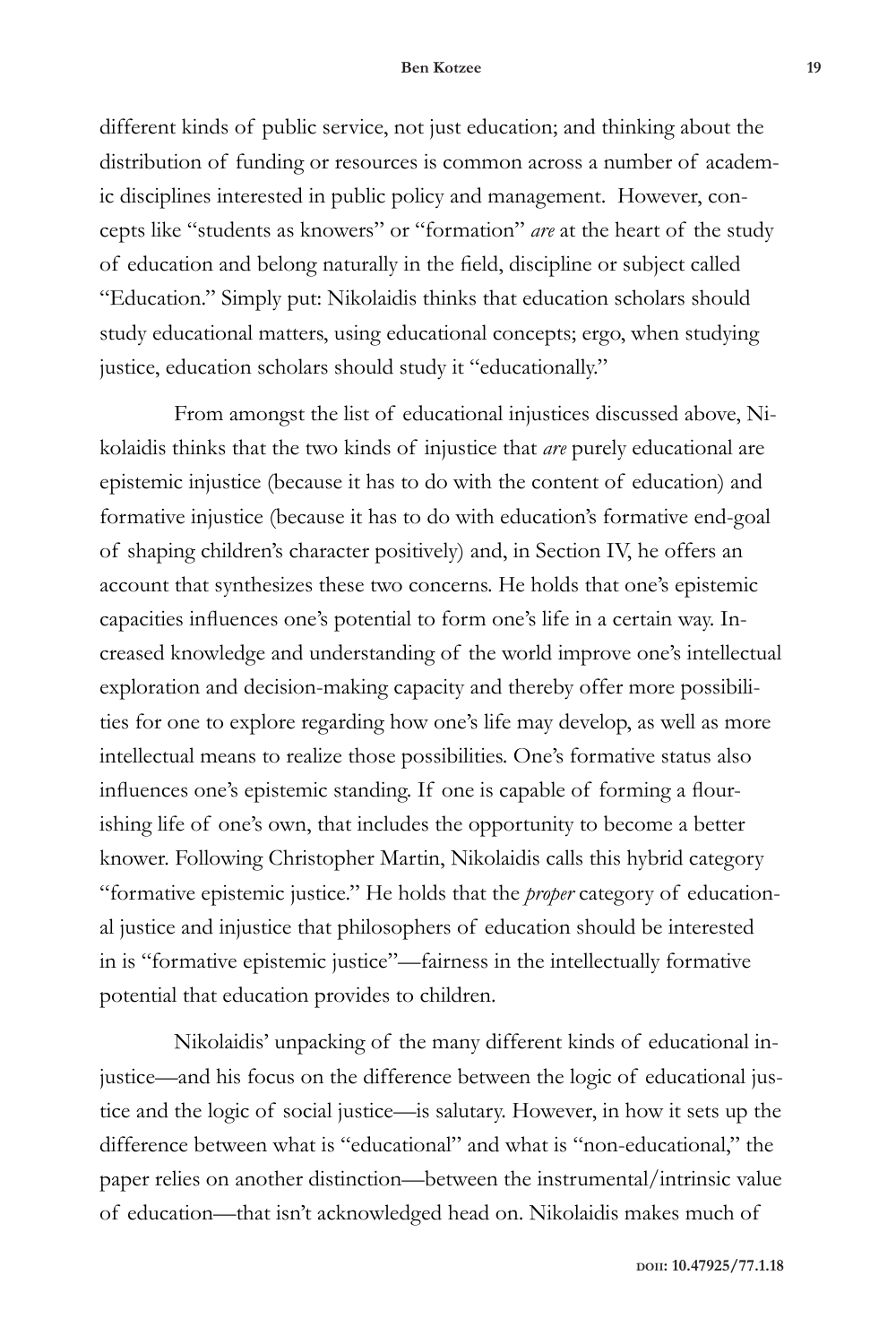the distinction between educational and non-educational concepts; however, when he explains what concepts are "educational" and what concepts are "non-educational," he falls back on equating non-educational and instrumental value and on equating educational and intrinsic value. When seen in these terms, the distinction between how the field of Education should study injustice and how it is studied in other academic disciplines (like Public Policy or Public Management) becomes a red herring. After all, who is to say what discipline can or should use what concepts? Many different disciplines use the same concepts; for instance, all of the Social Sciences use broad concepts like "class," "market," "society," and the like. They do not "belong" to one field but not to another. Rather, the educational/non-educational distinction is just the instrumental/non-instrumental distinction in disguise and it is *that*  distinction that is still the most important to focus on.

To my mind, the interesting thing about justice as it pertains to education is that what we mean by "justice" in education can have two such varying meanings: justice in the sense of evaluating fairly what students have learned or not learned and justice in the sense of social action to provide or withhold access to an educational goods. Educational institutions like schools and universities have internal rules for how educational goods are distributed; for instance, schools and universities reserve the highest learning opportunities (say, being enrolled in a high school course in calculus) only for those students who are qualified for those opportunities on the basis of successful prior study (for instance, first passing high school algebra). This is not merely a case of "rationing" it is a case of "qualification." It is part of the logic of education that educators will only teach something to students that the students are qualified to master or understand based on prior knowledge. In a sense, the selection of students for learning opportunities (or learning opportunities for students, it comes to the same thing) will always be "discriminatory," in the sense of making distinctions between students and not necessarily in the sense of doing them an injustice. While schools and universities are generally trusted to make their own rules about qualifications, they also play an important role in society and sometimes social demands (for instance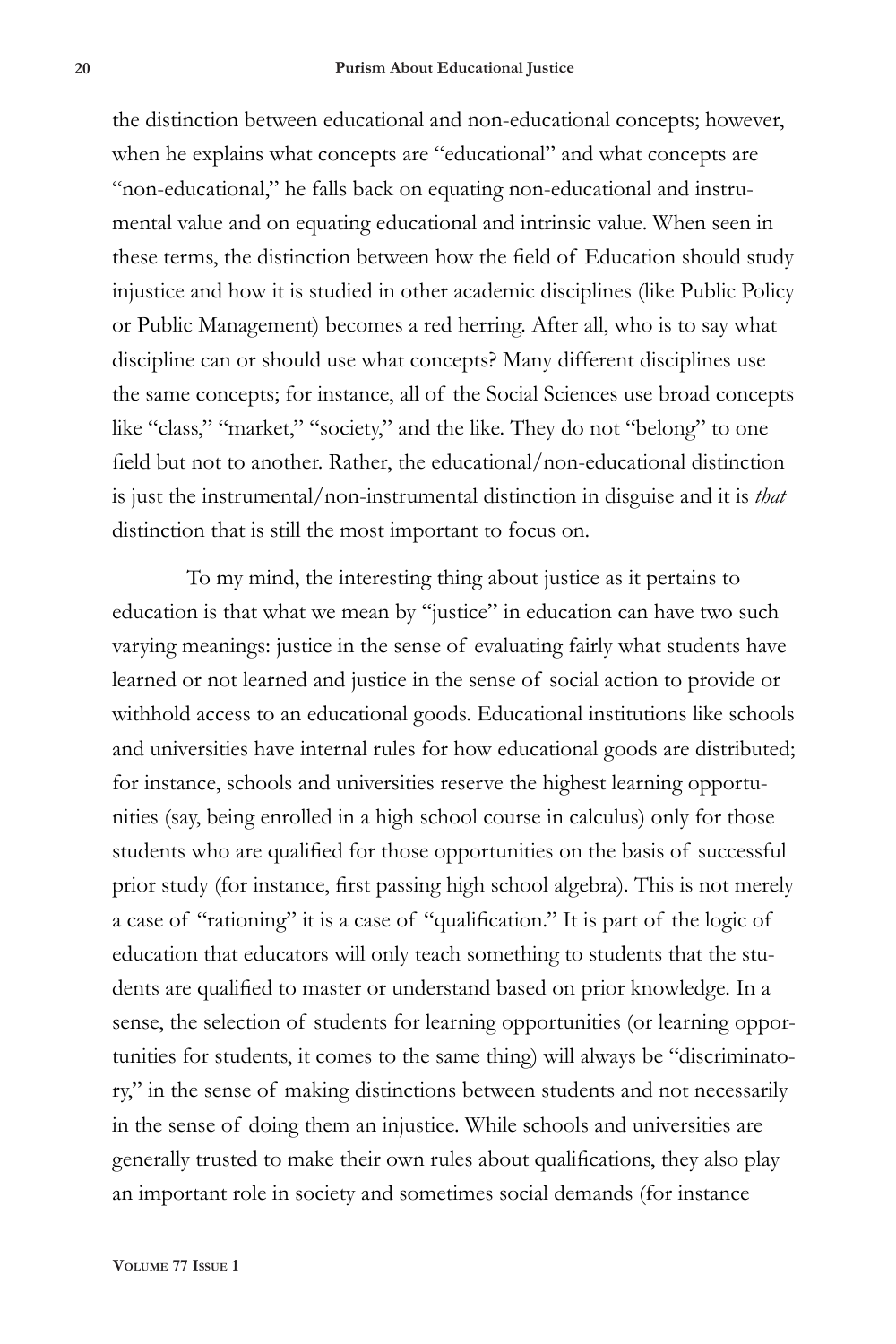## **Ben Kotzee 21**

preparing children for work, rectifying past injustices, and the like) demand that the school or university bend its own internal rules or logic to the service of societal ends. For instance, in the name of rectifying past injustice, schools may be asked to *change* their selection policies for important classes (like calculus). In schools and universities what we might call justice in the "educational" sense is *regularly* in conflict with justice in the broader "social" sense.

Can we think of other examples of an institution that has an internal logic, but plays a social role and therefore faces social demands that might conflict with that internal logic? It is not hard to find examples in the fields of, for instance, sports or the arts. Some artists are adamant that art should operate only according to its own rules and that artistic merit should never be compromised in service of social goals; some other artists are more than happy to place art in the service of society. The same goes with sports. Applying Nikolaidis' reasoning, we can readily see that in fields like art or sports, just as in education, there is plausibly a difference between "artistic justice" or "sporting justice" and "social justice."

In the end, Nikolaidis helps us to identify a general problem that affects rule-bound institutions that play an important social role: institutions might have their own internal standards of justice that can come into conflict with broader social justice goals. "Purists" might insist that their institution's standards are internal to or specific to their own field and that those standards should have primacy over more general standards of social justice within the institution; by contrast, "social-ists" might insist that standards of justice are general across all social institutions and that general social justice standards trump more field-specific standards. (We might also call "purists" "internalists" and "social-ists" "externalists.") The question is when a social institution's own pure, internal standards of justice are *so* special or important that they should not be bent in the service of some greater social goal. What kinds of outcomes might arise from prioritising either educational or social justice when the two kinds of standards compete? I can see three different possible outcomes:

1. Different standards, same outcomes: Perhaps, education is of